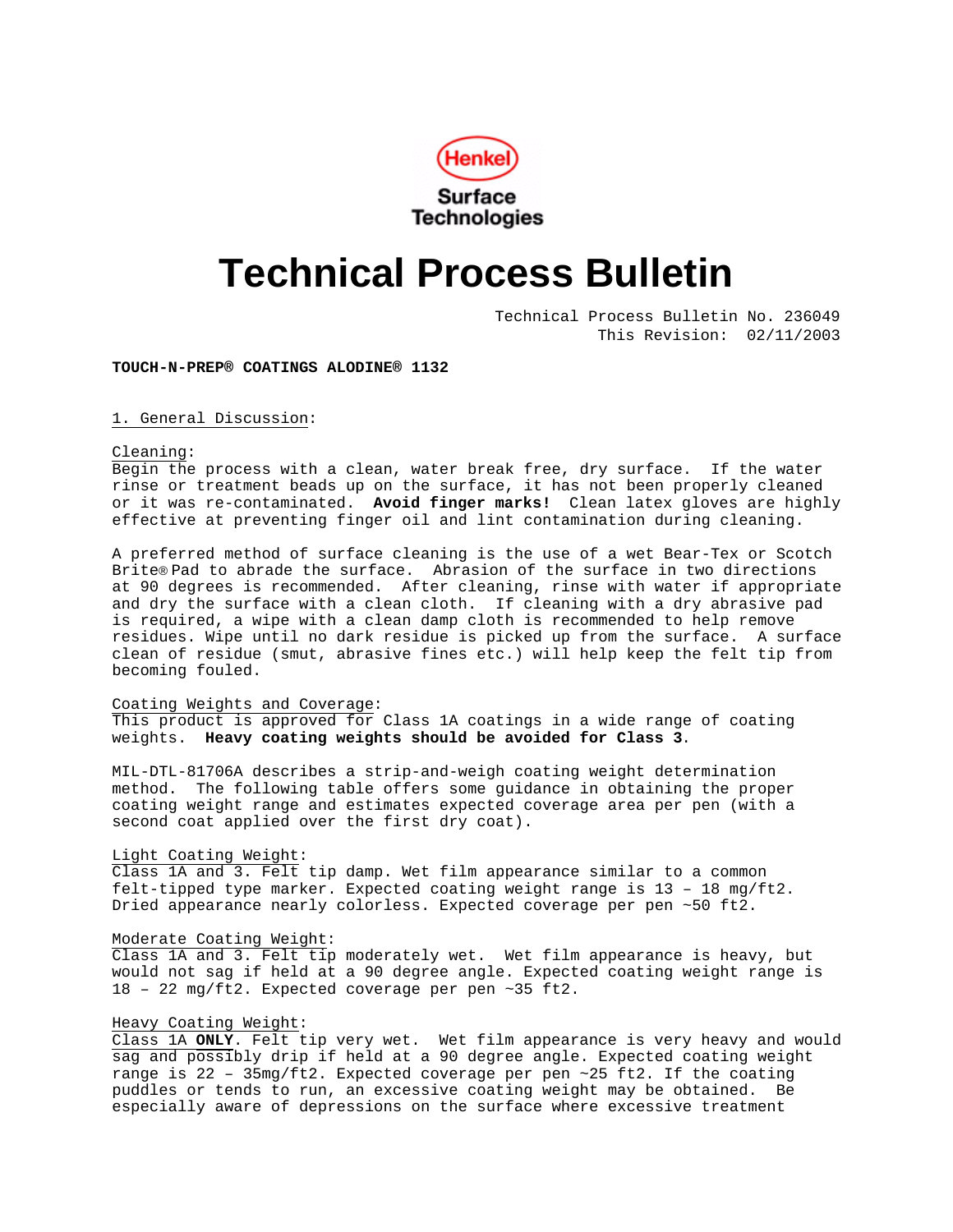solution could collect.

For economy and quality, the operator should be trained to keep the tip fairly moist- but not saturated with the treatment solution.

Proper Application and Use Procedure of ALODINE 1132 Touch-N-Prep Pen per MIL-DTL-81706, Class 1A and Class 3, Form VI, Method D for Aluminum and Aluminum Alloys Only.

#### 2. Cleaning and Deoxidizing:

#### STEP 1:

Pre-clean the surface. If a solvent is used, do not allow the solvent to dry on the surface, but remove the solvent and dry the surface with a clean lint free cloth.

#### STEP 2:

Wet a Bear-Tex, Scotch-Brite or other similar abrasive pad materials with water and scrub the metal surface to remove oxides and expose a fresh metal surface. Abrasion of the surface in two directions is recommended. Rinse with water while cleaning (if possible) and then look for a water break free surface. If there is a water break, then continue scrubbing until a water break free surface is obtained and rinse again.

#### STEP 3:

After rinsing, wipe the surface with a fresh, clean dry cloth. Allow the metal surface to dry before the coating application.

#### Note:

Wet cleaning is highly recommended. If water wet abrasive is not allowed due to sensitive components in the vicinity of the area to be treated, dry abrasive followed by a wipe with a clean water-damp wiper is recommended to remove cleaning residues. Wipe until no dark residue is picked up from the surface. A surface clean of residue (smut, etc.) will help keep the felt tip from becoming fouled.

# 3. Treating the Surface with TOUCH-N-PREP® ALODINE® 1132:

#### STEP 1:

Remove the cap. To activate, hold unit with applicator tip down on the surface to be treated. Press the pen tip down on the surface. This will open the spring valve allowing Alodine 1132 to reach and wet the applicator tip. A new unit should charge in 15-30 seconds. When the Alodine just wets the tip, release the downward pressure. The unit is now ready to use.

# Note:

The operator must insure the tip does not become overly saturated with treatment solution, especially when creating a coating for Class 3 applications.

#### STEP 2:

Apply TOUCH-N-PREP ALODINE 1132 to the metal surface with firm, smooth, even strokes. Be sure to cover all edges. Overlap each stroke 50% to insure full coverage. DO NOT PUDDLE! **DO NOT RINSE! DO NOT WIPE!**

Note:

Solution breaks (de-wetting) must not be observed. A void in the wet film indicates inadequate cleaning. If needed, repeat the cleaning. Firm strokes during application helps avoid de-wetting.